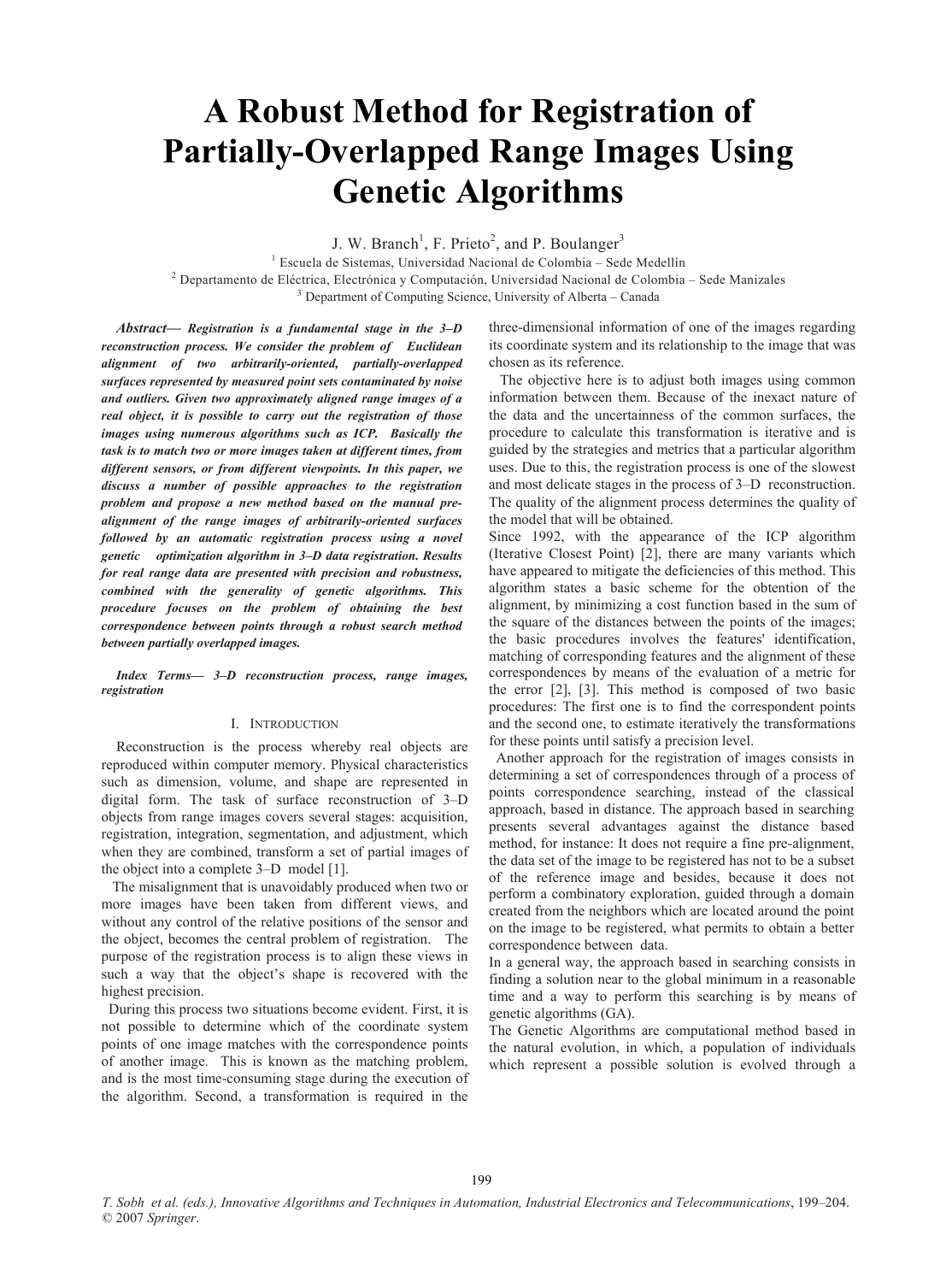succession of cycles of selection, reproduction, mutation and replacement until finding the desired solution [4].

 In this paper, we show a procedure based on a Genetic Algorithm for the registration of a pre-aligned image pair. This procedure focuses on the problem of obtaining the best match between points through a robust search method on images that are partially overlapped. This set of matches allows the calculation of transformation which precisely registers the images.

 This paper is organized as follows: Section 2 presents a literature review. Section 3 describes the methodology used to do the registration of a pre-aligned image pair using a Genetic Algorithm. Section 4 presents realized experiments, and in Section 5, the conclusions of this work are presented.

## II. ICP ALGORITHM (Iterative Closets Point).

A set of points is moved in a rigid way, in such a way they be aligned in the best possible way with the corresponding CAD model, through the following iterative procedure:

- 1. In the first iteration step, for every point of the image to be registered  $X = (x_1, x_2, \ldots, x_n)$ , it is calculated the nearest point to the reference image  $Y = (y_1, y_2, \ldots, y_n)$ , where every point  $x_i$  corresponds to the point  $y_i$ . This is the part of the algorithm which is more time consuming. As the first step result, it is obtained a sequence of the nearest points of the reference image corresponding with the sampled points on the image to be registered.
- 2. In the second step of every iteration, the rigid movement *M* is calculated in such a way that the transformed data points  $M(x_i)$  be the nearest to its corresponding points  $y_i$ , where the target function to be minimized is:

$$
\sum_{i=1}^n \left\| y_i - M(x_i) \right\|^2
$$

This least squares problem can be solved explicitly. The translational part of *M* brings the mass center of *X* onto the mass center of *Y*. The rotational part of *M* can be obtained as the unitary eigenvector corresponding to the maximum eigenvalue of a symmetrical matrix 4*x*4. The solution eigenvector is not more that the unitary quaternion of the rotational part of *M*.

*3.* In the third step, the positions of the data points are updated through  $X_{new} = M(X_{old})$ .

Now, the steps 1 and 2 are repeated, using the data of the updated points, while the change on the mean square error is kept under a pre-selected threshold. The ICP algorithm always converges monotonically at a local minimum, because of the value of the target function is always decremented in the steps 1 and 2. In a general way, the classical ICP can be seen in the algorithm 3.1.

| Registration ICP() |                                |
|--------------------|--------------------------------|
| begin              |                                |
|                    | while $Error \leq E_{MAX}$ do  |
|                    | Sampling Images                |
| 2.                 | Matching Selection             |
| 3.                 | Matching Rejection             |
| 4                  | Calculation of the Transformed |
| end                |                                |
| end                |                                |
|                    | Algorithm 3.1. Classical ICP   |

#### **Algorithm 3.1.** Classical ICP.

# III. MATCHING METHOD OF RANGE IMAGES USING A GENETIC ALGORITHM (ICP+GA)

The literature review about the problematic of registration reveals the numerous attempts to solve that problem. Among them, the ICP algorithm has an outstanding place, in spite of its serious limitations. Another approach to register to range images, is finding the geometrical transformation through a searching space, more than the searching based on correspondences of the methods based on ICP. In these case, the goal is finding a searching space of geometrical transformations, a solution which can be used to align precisely two views. A reasonable way to perform this searching is through the use of stochastic optimization techniques such as Genetic Algorithms. This approximation generally is considered to provide thick registration. However, several operators can be combined, such as heuristic local searching's, to obtain precise alignments during the convergence process.

The searching of precise alignments is a problem that can be approach from the view point of the optimization. The genetic algorithms are one of the recent tools that permit to find solutions by means of the searching in big spaces. The general principle of a genetic algorithm is to summit to a evolution process to a individuals population codified as chromosomes, which represent possible solutions of a searching problem. During the evolution, every individual is assigned with a fitness value obtained form a specifically defined function for the problem being solved. This function, called fitness function must be designed in such a way that favor to the most suitable as the solution of the problem. The assigned fitness to every individual is kept in mind to select the progenitors to participate in the reproduction process, which consists in interchange the genetic material contained in a couple of selected individuals to generate two new individuals or two new possible solutions of the problem, which, according to a mechanism of replacement, are incorporated into the population. The new descendent individuals are besides subjected to a mutation process, which consists in a random perturbation of its genetic material, with the objective of giving variability and to enrich the exploration of the possible solutions of the problem represented as chromosomes. Finally, after a determined number of fitness assignment, reproduction, mutation and replacement cycles, called generations, the best solution of the problem is chosen, that is to say, the individual with best fitness.

Brunnstrom and Stoddart [4] proposed a method that integrates the classical ICP method with a genetic algorithm to couple free form surfaces. Here an alignment is obtained with a genetic algorithm, which is later refined with the ICP. The main problem treated by Brunnstrom and Stoddart is to find a corresponding set of points between the two views. For it, dense samples are taken on both views and proceeding to perform the searching with a genetic algorithm that associates points between views, guided by the fitness function that goes counting the number of good correspondences using the invariants of translation and rotation, such as the relative orientation of the normal surfaces and the relative distance between points. In this thesis a chromosome represents a point assignation on both views.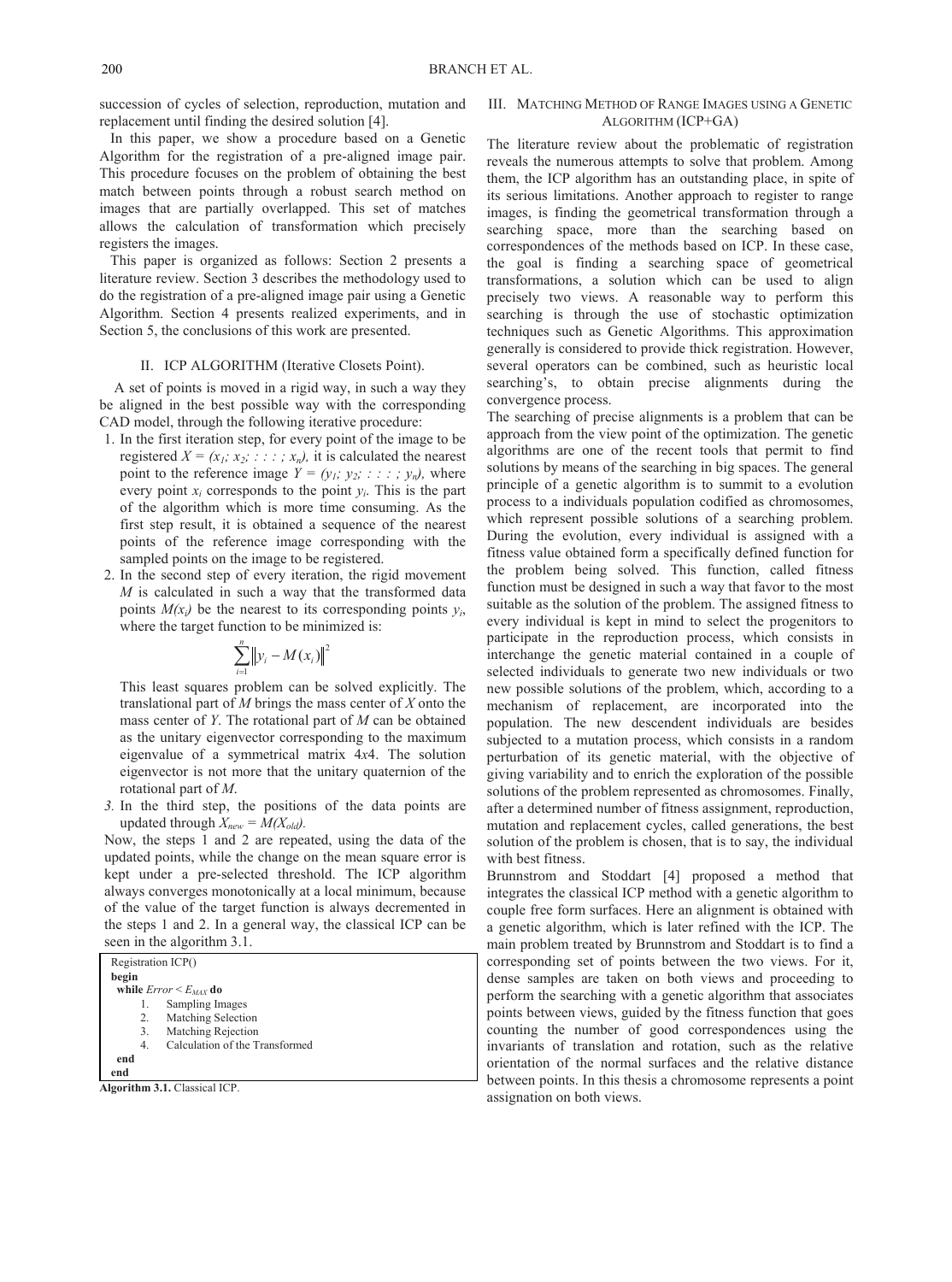Robertson and Fisher [5] proposed a parallel genetic algorithm which reduces the computational time, but its solution is not more accurate than the ones obtained with the first method. In this proposal, the individuals of a population are vectors formed by six parameters, which represent a transformation.

Silva *et al*. [6] proposed a method for the registration of range images, making two key contributions: The hybridization of a genetic algorithm with the heuristic optimization method of hill climbing, and a measurement of the performance of the interpretation of the surfaces different to the classical metric, based on the calculation of the mean square error between corresponding points on the two images after the registration. The performance measurement proposed in this work, consists in calculating the fraction of points that stay overlapped in the view A and in the view B after the registration. This method is specialized in searching the parameters of a transformation formed by six values, three parameters of rotation, and three parameters of translation.

Yamany *et al*. [7] used a genetic algorithm for registration of partially overlapped 2–D and 3–D data by minimizing the mean square error cost function. The method is made suitable for registration of partially Overlapped data sets by only considering the points such that  $p_i \in S_I \cup S_2$ , where  $S_I$  and  $S_2$ are space bounding sets for the two data-sets. Unfortunately, the authors give very few details about their genetic algorithm, focusing on the Grid Closest Point transformation they use to find the nearest neighbor.

Salomon *et al*. [8] apply a so-called differential evolution algorithm to medical 3–D image registration. Differential evolution uses real-valued representation and operates directly on the parameter vector to be optimized.

A recent survey about usage of genetic algorithms for range data registration was presented by Chow *et al.* [9]. For handling partially overlapped data, the media of the remainders is used as an error metric. This improves the robustness, but turns un-applicable the method when the overlapping is under 50%. An advanced dynamic operator of mutation is introduced, what improves the registration error, and helps to avoid early convergence. A trying to improve the precision is done, using dynamic borders. When the genetic algorithm has converged, the searching space is reduced, and the genetic algorithm is applied again.

It is difficult to compare the different algorithms. Every researcher uses a different image base, which makes it very difficult to compare results due to the different metrics each employs.

Sometimes, the strategy to pre-align the images can guide the process to a convergence which obtains an erroneous solution. As well, the strategies that exhaustively explore the space correspondences and transformations are computationally expensive. Although a reject may be made of the erroneous couples, this is not an adequate parameter to guarantee an adequate adjustment. Evaluation of the accuracy of the adjustment is another item that requires attention. It is the easiest way to compare the obtained model with another model, synthetic or real.

Another topic that aspects the performance of the method is the images' size. Modern scanners can offer elevated resolutions because the density of information of the images is high. Because of this, many sub-scanning strategies are proposed to reduce the number of corresponding points to guide the registration, the uniform random scanning, and the uniform scanning of the normals [10]. An-other consideration in the registration problem are the rejection rules.

These are many strategies to clean the matches, discarding the ones that are incorrect. One of the main rules is the exclusion of points at the boundaries. Its application is inexpensive and excluded regions are not overlapped. The parametric method offers advantages related to convergence speed and minimization to reach superior levels of accuracy. Therefore, it must be considered that the combination of parametric minimization methods form an acceptable registration.

Genetic algorithms have been previously applied to the registration problem; however, the complexity of the space search has become a major challenge. A proposal to use genetic algorithms in the registration problem of two views of approximately aligned range images is presented and described. This proposal is based on searching a set of points that when taken as entrance to Horn's method [11], a very good transformation is obtained that allows the integration of images with a very small margin of error. The algorithm 3.2 shows a general diagram of the proposed method.

In the following paragraphs it will be explained in detail each one of the stages that compose the proposed method.

|                                                                               | ICP+GA Registration()                              |  |  |  |
|-------------------------------------------------------------------------------|----------------------------------------------------|--|--|--|
| begin                                                                         |                                                    |  |  |  |
|                                                                               | Pre-aligment and obtention of the overlapping area |  |  |  |
| 2.                                                                            | Points sampling                                    |  |  |  |
| 3.                                                                            | Sub-domain determination                           |  |  |  |
| 4.                                                                            | Matching optimization by means of GA               |  |  |  |
| end                                                                           |                                                    |  |  |  |
| Algorithm 3.2. Proposed Method for the registration of range images partially |                                                    |  |  |  |
|                                                                               | overlapped using genetic algorithms (GA).          |  |  |  |

# *A. Pre-alignment and Obtaining of the Overlapped area*

Generally, as initial stage of the registration process, a previous process is required, which permits to find a global solution for range image registration. That is due to the fact that different types of acquisition devices generate partial images of the objects within different coordinates system. The coordinates system are altered due to occlusion problem in regions which are difficult to scan, or in objects of big size, when it is necessary to move to acquisition device. The reference coordinates systems in every image can be altered in terms of translation, rotation or a combination of both, however, the scaled parameter generally is not altered between partial samples, and is not considered a problem of the registration.

Because is possible to find images whose coordinates system different significantly, the proposed method requires an initial pre-alignment of the images. Usually, the performed works in registration of range images do not considers explicitly a prealignment stage, that to say, it is assumed that the images are close enough, or that the initial position of the views does not affect the registration process. The pre-alignment of the views improves the convergence time of the method, and warranties to find an adequate solution for the registration of images. Without a pre-alignment process, the registration method could take an excessive time to find the solution, or they could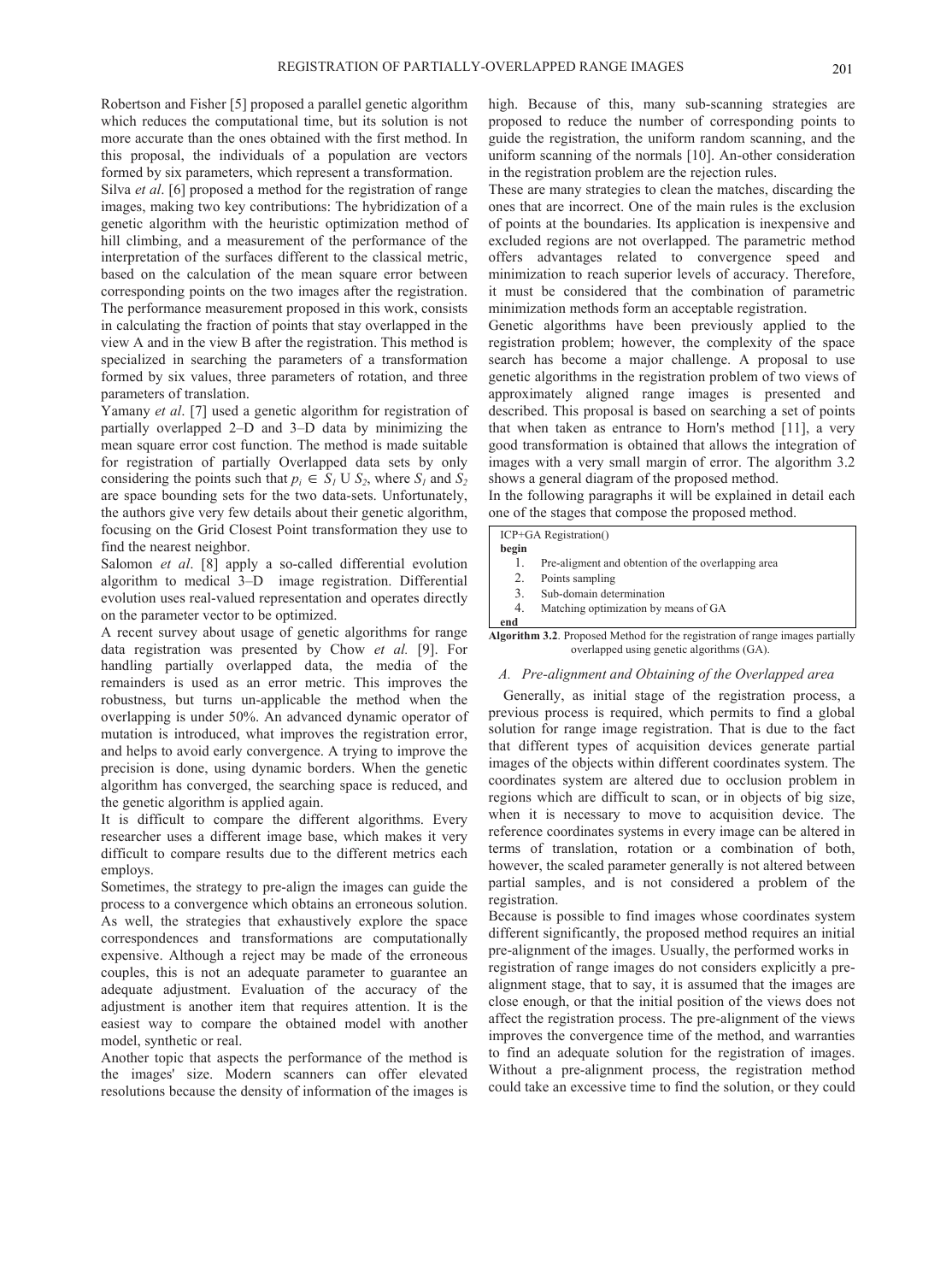not find it. For example, the traditional registration method ICP, requires that the images be close enough to warranty the convergence. The problem of automatic pre-alignment is a research topic within registration, called thick registration, which tries to get the images close enough so that a fine registration method works rightly.

Once the image set has been pre-aligned, is possible to calculate a common area between two images (*A* y *B*). This area between the images is called overlapped area. The overlapped area consists in the set of pair points which have a distance lower that a threshold λ:

$$
AB = \{(a_i, b_i, a_k, b_i, \dots, a_p, b_q) / i, k, \dots, p \in I_A \land j, l, \dots, q \in I_B \}
$$
  
where  $I_A$ ,  $I_B$  are the set of indexes of points in each one of the  
images  $A \circ B$  respectively,  $a_i$  is the closest point to  $b_j$ , this is,  
 $Dist(a_i, b_j) = Min(Dist(a_i, b_j)) / r \in I_A$ .

The overlapped areas are necessary in the process of registration due to this ones are taken as reference to perform a right alignment. That is to say, every registration method searches, in general, to match rightly the overlapped area of the images. The overlapped area constitute the most important reference parameter in the registration process, and the adequate matches are searched on, therefore, on pairs of view which does not exist overlapped area is not possible to perform a right registration of the images.

## *B. Points Sampling*

Given two images of ranges *A* and *B* where *A* is the image model and *B* is the image to be registered, it is a random selected set of *N* points that belongs to the overlapped area in *B* and establishes, for each one of them, a subset of points or sub-domain in *A*. The sub-domains contain m points near the closest point in *A* for each point in *B*. This approach of subdomains reduces the space search and betters the global efficiency of the algorithm. The establishment of the domains has a critical computational step; that is, searching the closest point in *A* to each one of the points of the selected sample in *B.* Because this implies both calculating and comparing the distances to all the points which make up the overlapped area in *A*. Such a search is improved by implementing a K-d tree structure.

### *C. Sub-domain Determination*

The division of the searching space into sub-domains, reduces the computational cost to find the right matching point of a selected point on the reference image. However, is not possible to warranty that inside the searching space of every sub-domains such point exists.

The probability of existence of a solution within every domain augments in relationship with the size of this. Thus, if every sub-domain has the size of the available points cloud, the probability to find the solution is 100% (See Figure 1).

The sub-domains are formed by the set of points *Pi*, in such a way that for every sample,  $i \in B$ ,  $P_i = (a_i, a_j, \ldots, a_k) / i$ , *j*, *. . . ,k* ∈  $I_4$  and constitute a set of near points, circularly symmetric, this is,  $Dist({a_i, a_j, \ldots, a_k}, b_i) < \beta$ , where  $\beta$  is the neighborhood radius, and  $I<sub>A</sub>$  is the index of the points on the image.



# *D. Matching Optimization by Means of GA*

The genetic algorithms constitute an adequate tool to solve the optimization problem due to its implicit parallelism in the searching, its ability to find and keep multiple optimal in every generation of the evolution and its ability to optimize non derivable criteria. In general, the GA codify every possible solution in individuals by means of representation schema; for every individual, it is estimated a fitness function which suggests the level of quality of the implicit solution within the individual. For every generation, every individual is evolved by means of the application of genetic operators as crossing and mutation. As it was stated previously, given two range images *A* and *B*, where *A* is the reference image and *B* is the image to be registered, the searching of the best points on *A* which couple with a points sample selected on *B*, is done by a genetic algorithm, which is composed by three elements: the representation scheme, the fitness function and the configuration of the genetic operators.

**Representation scheme**. It is represented as a chromosome of size N, that is, to each one of the points of the selected samples in view B there is a corresponding gene of the chromosome. Each gene contains an index that identifies a point within the neighborhood corresponding to a point as defined in view A. Figure 2 illustrates this representation.



**Fig. 2**. Representation scheme of a chromosome. .

Gene 1 corresponds to the first point of the sample, whereas gene 2 corresponds to the second point of the sample and subsequently to the *N−th* point of the sample taken in view *B*. For instance, in Figure 2 gene 1 contains value 12, which means that point 12 is found within the sub-domain corresponding to the first point of the sample in *B*. Twentyfive (25) is an index of a point-from-view *A* that belongs to a neighborhood of points close to point 2 of the sample taken in view *B*. Each point of the sample taken in view *B* has a defined neighborhood of points in view *A* from which the respective gene will take values.

**Aptitude function***.* The aptitude function measures the average error between the points of the overlapped areas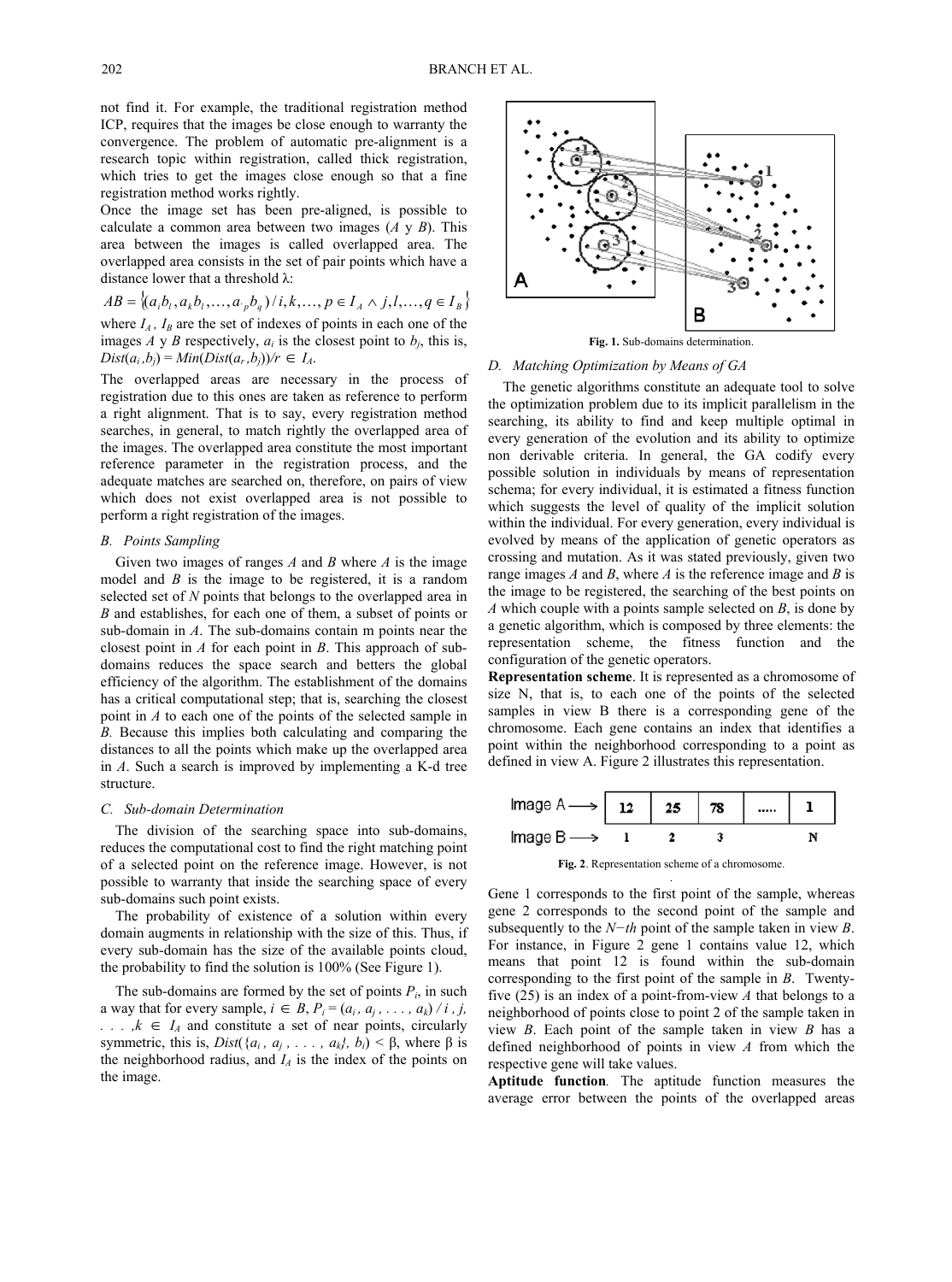originating in the registration of the views. Each individual can be seen as a set of points with their respective couples translated into a transformation by Horn's method. The transformation is applied to the two views and the average error of this registration is assigned as the aptitude of an individual. The more accurate the individual, the smaller the error:

$$
\varepsilon = \sqrt{\frac{\sum_{i=1}^{N} (P_i - R_i)^2}{N}}
$$

Parameter *P* denotes each point in the overlapped area in view *A* obtained by applying each transformation. Parameter *R* is each point in the overlapped area in view *B* after applying the transformation.

**Genetic operators.** The proposal presented for a two-view registration applies a simple cross with only one cut point, in which the parents' genetic content is exchanged on each side of the cut point in order to generate two new (See Figure 3). In turn, the mutation operator varies the information of each gene according to the mutation probability, taking into account the defined neighborhoods for each point represented. That is, if gene *i* represents the *i*-th value of the sample taken in view *B*, and it has to be mutated, a respective point in the defined neighborhood is selected at random in view *A*, and it is changed by the former value.

The sampling of *N* points of view *B*, is only performed once during the whole of the genetic algorithm, what means that the genetic algorithm is specialized in the searching of points that get the best coupling with the selected sample. The pre alignment of the images permits to reduce the searching space for this procedure.



**Fig. 3.** Cross with a single cut point.

## IV. EXPERIMENTS AND RESULTS

The procedure of optimization of the matching by means of GA, is validated with a set of tests, to demonstrate the effectiveness of the proposed method (ICP+GA), which correspond to: Analysis of the convergence of the error and the time, front to the methods ICP and ICP+N. Finally, it is demonstrated the robustness of the proposed method, with respect to the initial alignment of a pair of range images, front to ICP and ICP+N, by means of one intensive experimental test.

**Comparison of the error and time convergence.** This experiment consists in measuring the convergence of error and time for the registration of range image pairs of a scanned real object which serves as reference for the registration process. The error convergence test was executed fixing the error threshold at 1x10E-3 y 1x10E-6 and running the method iteratively until it converges. The results show that as for all the tests, the proposed method converges in less number of iterations (see Tables 1 y 2).

**Table 2.** *Convergence for 1x10E-3.*

|             |     | <b>Iterations</b> |          | Time (seconds) |         |          |
|-------------|-----|-------------------|----------|----------------|---------|----------|
| <b>Test</b> | IСP | $ICP+N$           | $ICP+GA$ | ICP            | $ICP+N$ | $ICP+GA$ |
| Test 1      | 13  | 12                |          | 3.125          | 7.327   | 180 325  |
| Test 2      |     | 15                |          | 6.325          | 15 327  | 235 235  |
| Test 3      |     | 15                |          | 5.325          | 13 2 54 | 210 254  |

**Table 3.** *Convergence for 1x10E-6.*

|             |            | <b>Iterations</b> |          | Time (seconds) |         |          |
|-------------|------------|-------------------|----------|----------------|---------|----------|
| <b>Test</b> | <b>ICP</b> | $ICP+N$           | $ICP+GA$ | <b>ICP</b>     | $ICP+N$ | $ICP+GA$ |
| Test 1      |            | 14                | 13       | 5.125          | 7327    | 235.658  |
| Test 2      | 21         | 15                | 13       | 8.251          | 19.325  | 220.325  |
| Test 3      | 18         | 16                | 13       | 6.016          | 18 327  | 345.658  |

**Analysis of the robustness of the method proposed with respect to the initial alignment.** The test consists in the average of a set of 30 registrations of pairs of range images with different initial alignments. For each pair of images, the image to register is rotated each  $5^\circ$ , from  $10^\circ$  to  $70^\circ$  (see Figure 4). The images were registered with methods ICP, ICP+N and ICP+GA, and it were calculated the averages of these results for each angle.



**Fig. 4.** Errors average of Registration with ICP, ICP+N and ICP+GA.

Figure 5 shows the difference of the errors average of the method ICP+GA with respect to methods ICP and ICP+N. the robustness of the method ICP+GA, it can be seen in the interval 20° to 55°, since this is able to generate registries with higher levels of precision. With reference to method ICP, the ICP+GA obtains the maximum difference in the improvement of the error in angles near 40°. On the other hand, with respect to method ICP+N, the maximum difference is in the angles near 45°. The difference from these angles, begins to decrease until 55°, from which, the errors obtained by the three methods are similar.

The analysis of the test of the differences of errors average made in this experiment, to demonstrate the robustness of the method proposed for registration of partially-overlapped range images using genetic algorithms, is validated statistically by means of the method of the confidence region.